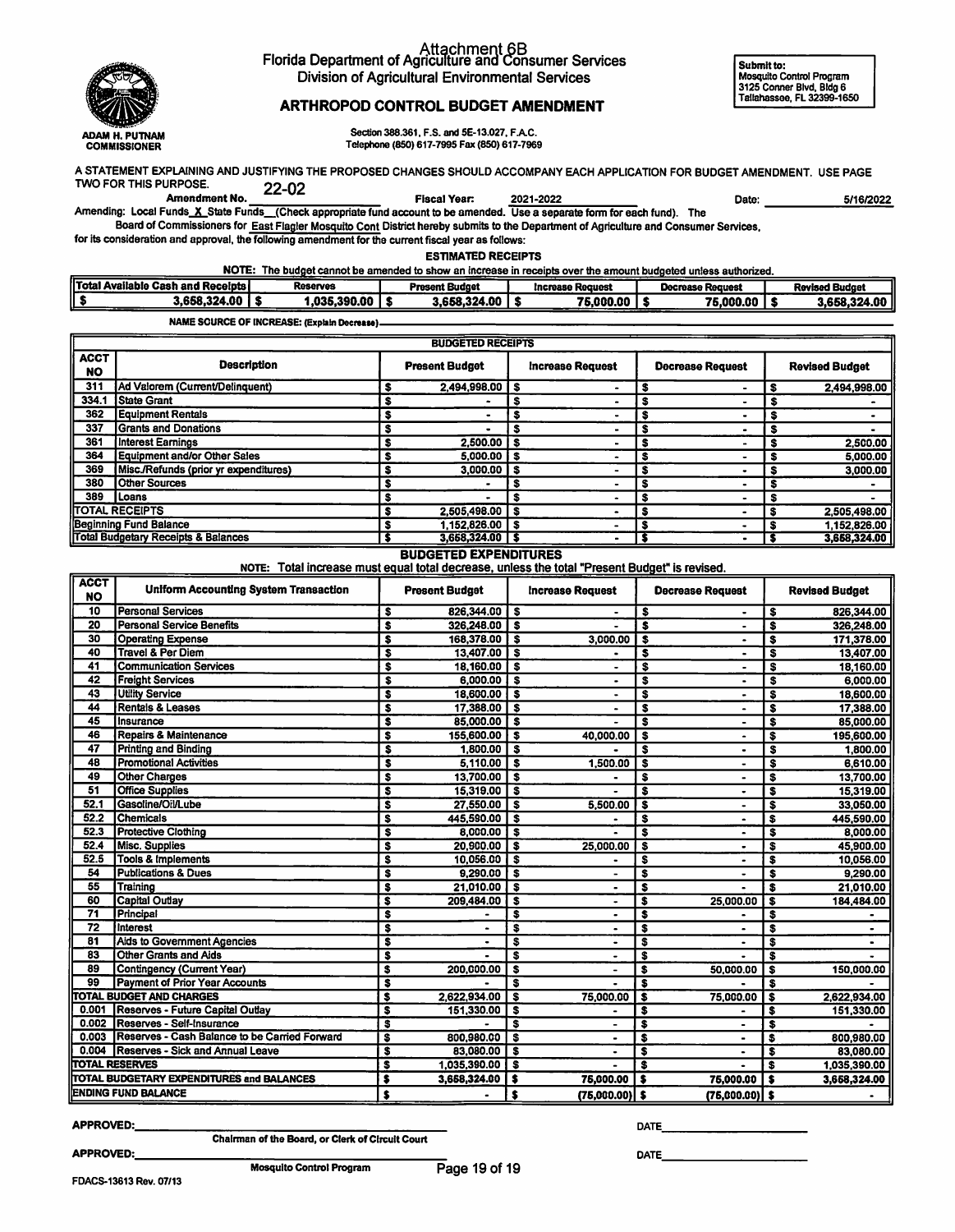### Attachment 6A

## RESOLUTION 2022-05 TRANSFER OF FUNDS WITHIN FISCAL YEAR 2022 BUDGET AMENDMENT 22-02

A RESOLUTION OF THE EAST FAGLER MOSQUITO CONTROL DISTRICT BOARD, FLORIDA, AUTHORIZING AN AMENDMENT IN EXPENDITURES TO THE CURRENT FISCAL YEAR EXPENSES; AUTHORIZING THE DIRECTOR, OR DESIGNEE, TO DOCUMENTS; PROVIDING FOR SEVERABILITY; PROVIDING FOR CONFLICTS; PROVIDING FOR IMPLEMENTING ACTIONS AND PROVIDING FOR AN EFFECTIVE DATE.

WHEREAS the District Board desires to amend the budget fiscal year; and

WHEREAS, the above referenced funds should be allocated to individual budget lines; and

WHEREAS, the District Board desires to approve the expenses and improvements referred to above.

# NOW, THEREFORE, BE IT RESOLVED BY THE BOARD OF THE EAST FLAGLER MOSQUITO CONTROL DISTRICT AS FOLLOWS:

SECTION 1. AUTHORIZATION OF EXPENSES AND APPROVAL OF REVISED BUDGET. The Board of the East Flagler Mosquito Control District hereby authorizes the adjustment to the expenses relating to Contingency, Promotional Activities, Fuel, Miscellaneous Supplies and Incidentals, Capital Outlay, as attached hereto, and incorporated herein by reference as "Budget Amendment 22-02."

SECTION 2. AUTHORIZATION TO EXECUTE. The DIRECTOR, or designee, is hereby authorized to execute any necessary documents.

**SECTION 3. SEVERABILITY.** It is hereby declared to be the intention of the Board that the sections, paragraphs, sentences, clauses and phrases of this Resolution are severable, and if any phrase, clause, sentence, paragraph or section of this Resolution shall be declared unconstitutional by the valid judgment or decree of a court of competent jurisdiction, such unconstitutionality shall not affect any of the remaining phrases, clauses, sentences, paragraphs and sections of this Resolution.

Page 1 of 2

Page 17 of 19